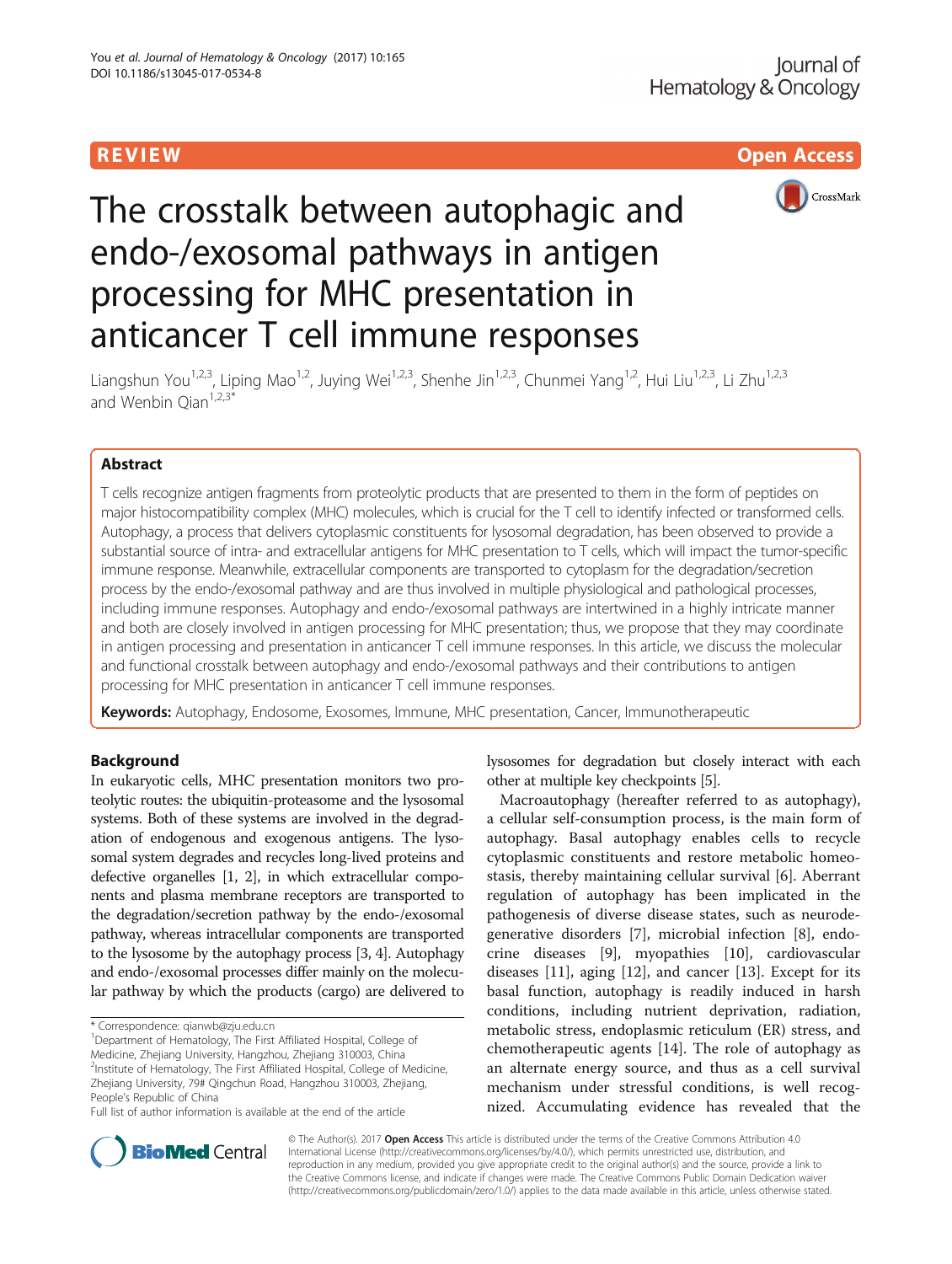autophagy pathway and its interacting proteins substantially impact several aspects of innate and adaptive immunity [\[15](#page-6-0), [16](#page-6-0)]. The immune system uses autophagy to detect invading pathogens and monitor transformed cells. The specific roles of autophagy in innate immunity, which is regulated by pattern recognition receptor (PRR) signaling, are regulating inflammation and eliminating apoptotic corpses to prevent insufficient inflammatory or excessive inflammatory responses [[15, 17\]](#page-6-0). In adaptive immunity, the autophagy pathway is essential to antigen presentation, thymus selection, lymphocyte development, and immune homeostasis [[18, 19\]](#page-6-0).

Autophagy has also been implicated in the exosome secretory pathway [\[20](#page-6-0)]. An exosome is a kind of small nanometric membrane vesicle that is released to the extracellular environment by almost every cell type. As important mediators in intercellular communications, exosomes manage the exchange of proteins and genetic material derived from parent cells. Evidence shows that this kind of intercellular communication by exosomes is involved in multiple physiological and pathological processes, including immune responses [\[21](#page-6-0)–[23\]](#page-6-0). In particular, the communications between immune cells and cancer cells via exosomes play dual roles in modulating tumor immunity [[21\]](#page-6-0).

Recent studies suggest that autophagy and endo-/exosomal pathways are closely involved in antigen processing for MHC presentation, which results in the activation of tumor-specific T cells. However, thoroughly understanding the inter-regulations between autophagy and endo-/exosomal pathways in antigen processing is an interesting challenge. In this review, we focus on the crosstalk between autophagy and endo-/exosomal pathways and their contributions to antigen processing for MHC presentation in cancer.

## Overview of autophagy

More than 30 autophagy-related gene (ATG) proteins are involved in the complex processes of autophagosome formation, encapsulation of target cargoes, and subsequent fusion with the lysosome for degradation [[24, 25](#page-6-0)]. Autophagosome formation is a multistep process involving at least three stages [\[18](#page-6-0), [25\]](#page-6-0): initiation, nucleation, and expansion of the isolation membrane (Fig. 1  $(A)$ ). The initiation begins with the formation of the phagophore assembly site (PAS), the origin of which is still unclear in mammals [[26\]](#page-6-0). The UNC51-like kinase (ULK) complex, consisting of ULK1 (or ULK2), ATG13, ATG101, and focal adhesion kinase family interacting protein of 200-kDa (FIP200), creates the PAS [[27\]](#page-6-0). When cells are stimulated by autophagy, type I PI3K-AKT-mTOR signaling is inhibited and type III PI3K mammalian vps34/Beclin1 (ATG6) is activated. Inhibition of mTOR re-associates dephosphorylated ATG13 with Atg1, which induces redistribution of mAtg9 from trans-Golgi to late endosome [[28\]](#page-6-0). Simultaneously, the activation of vps34/ Beclin1 generates phosphatidylinositol 3-phosphate (PIP3) on the endomembrane, resulting in the isolation and binding of ATG5 and ATG16 to a small template membrane, which is designated as the phagophore [\[29, 30\]](#page-6-0). Subsequent nucleation and recruitment of ATG5-ATG12-ATG16L to the autophagosome membrane facilitates the conjugation of phosphatidylethanolamine (PE) to microtubule-associated protein 1 light chain 3 (MAP-LC3) [\[30](#page-6-0)–[33](#page-6-0)]. PE-conjugated MAP-LC3 is required for expansion of autophagosome membranes, recognition of target cargo, and fusion of the autophagosome with lysosomes [\[18\]](#page-6-0). The autophagosome then fuses with endocytic and lysosomal compartments, ultimately leading to formation of the autolysosome, where engulfed components are eventually degraded [[18\]](#page-6-0).

# The crosstalk between autophagy and exosomal pathways

Perpendicular to the autophagy process is the endosomal pathway. Numerous studies have shown a close relationship between the autophagy pathway and the biogenesis and secretion of exosomes [\[5, 20, 34](#page-6-0), [35](#page-6-0)]. Autophagosomes must undergo a series of maturation steps, in part by fusing with endocytic vesicles, including early and late endosomes and multivesicular bodies (MVBs) [\[26, 36](#page-6-0), [37\]](#page-6-0). Proper maturation of the autophagosome requires an intact endocytic trafficking pathway, components of the endosomal sorting complex required for transport (ESCRT) pathway, and components involved in endocytic vesicle fusion [\[38, 39](#page-6-0)]. ESCRT mutants failed to complete autophagic maturation due to the lack of autophagosome fusion with the endolysosomal system and resulted in an increased number of autophagosomes [\[40](#page-6-0), [41\]](#page-6-0). Remarkably, autophagy modulators regulate MVB formation and exosome release (Fig. [1](#page-2-0) (A)). MVBs are derived from endosomes by inward budding of their membrane to create intraluminal vesicles (ILVs) [[42\]](#page-6-0). Once formed, MVBs can go through the secretory or lysosomal pathway. In the secretory pathway, the MVB can fuse with the plasma membrane to release its intraluminal vesicles as exosomes directly into the extracellular space. In the lysosomal pathway, the MVBs fuse with a lysosome, or alternatively with the autophagosome, to become an amphisome prior to fusion with a lysosome, ultimately leading to content degradation [[35, 43](#page-6-0), [44](#page-6-0)]. In autophagy induction, MVBs are directed to the autophagic pathway with consequently greater autophagic degradation and inhibition of exosome release. Alternatively, in a blockage of autophagosome maturation or fusion with a lysosome, the equilibrium would be shifted toward the endo-/exosomal pathway through the fusion of autophagosomes to MVBs and release in exosomes. This dynamic interaction between these interconnected pathways may be of great significance in the context of cellular stress [[43, 45](#page-6-0)].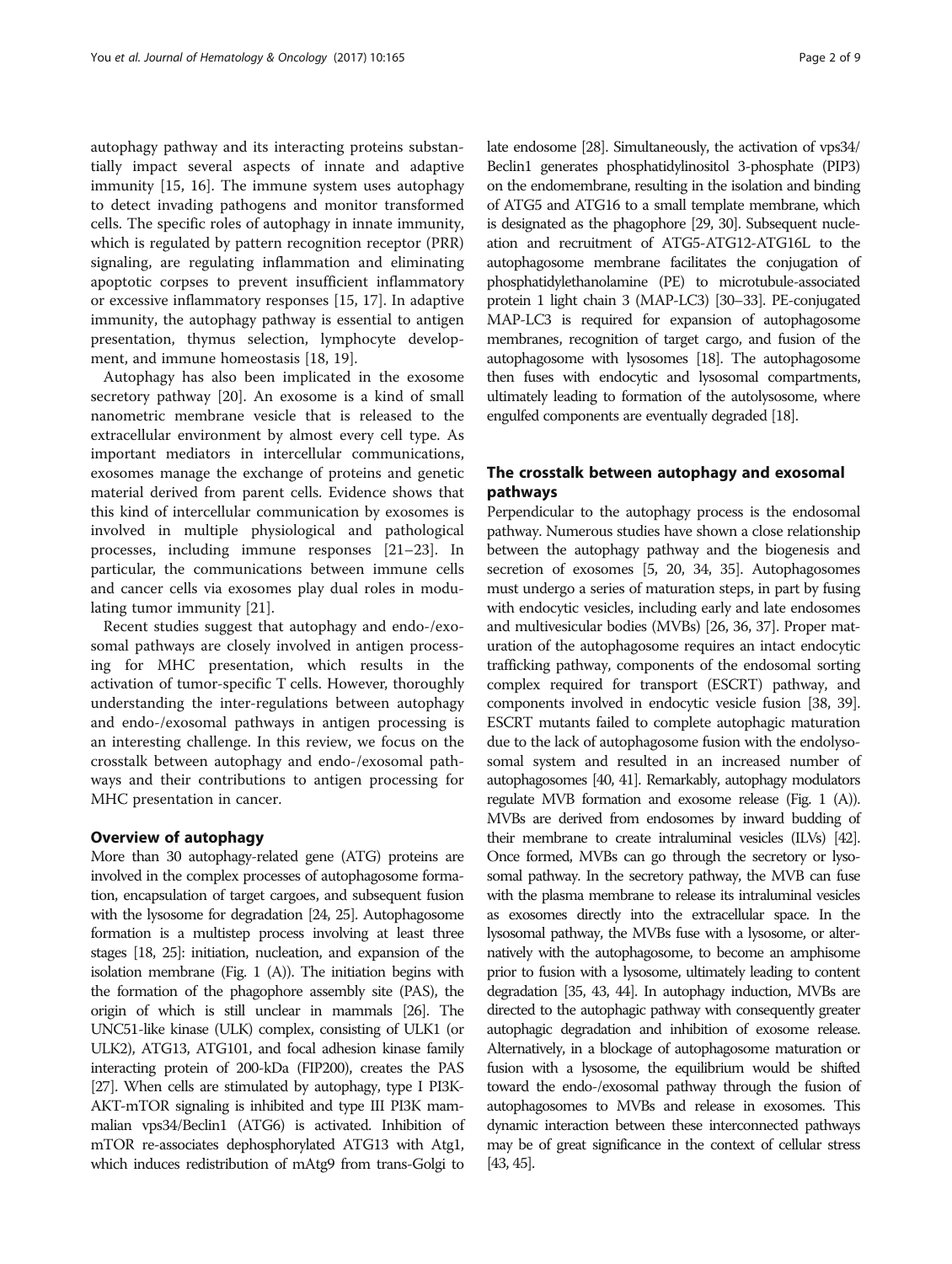<span id="page-2-0"></span>

Phagocytosis (Fig. 1 (A)), a prominent endocytic pathway, is regulated by ATG proteins [[46](#page-6-0)]. During this LC3 associated phagocytosis (LAP) process, MAP-LC3 seemed to be transiently recruited to a subset of the phagosome membrane, which is surrounded by pathogen-associated molecular pattern (PAMP) receptors, thus enhancing phagosome fusion with lysosomes [[47](#page-6-0), [48\]](#page-6-0). The generation of reactive oxygen species (ROS) produced by NADPH oxidases-2 (NOX-2) at the phagosome was proposed to be necessary in maintaining the conjugation of MAP-LC3 to phagosomes in LAP [\[48\]](#page-6-0). The fate of these phagosomes depends on their cellular background. In plasmacytoid dendritic cells (pDCs) and human macrophages, LAP vesicles seem to be stabilized for fusion with toll-like receptors (TLRs) that contain endosomes and postponed the presentation of extracellular antigens for MHC class II

[[49](#page-6-0), [50](#page-6-0)]. Thus, the autophagy machinery that mediates LAP can affect the fate of phagosomes and the processing of exogenous antigens.

# Autophagy and antigen presentation in cancer

Recent accumulating evidence has shown that the autophagy pathway plays a crucial role in antigen processing (Fig. 1 (B)). Cancer cells use autophagosome formation to fuse endogenous and exogenous antigen processes with MHC I and II for antigen presentation to T cells, which is of great significance in antitumor immune response [\[18](#page-6-0), [51\]](#page-6-0).

Autophagy can deliver cytoplasmic constituents for lysosomal hydrolysis, which contributes to the processing of endogenous antigens for presentation by MHC II molecules [[52](#page-6-0), [53](#page-6-0)]. Some previous studies revealed that antigens, including tumor antigens, can be presented on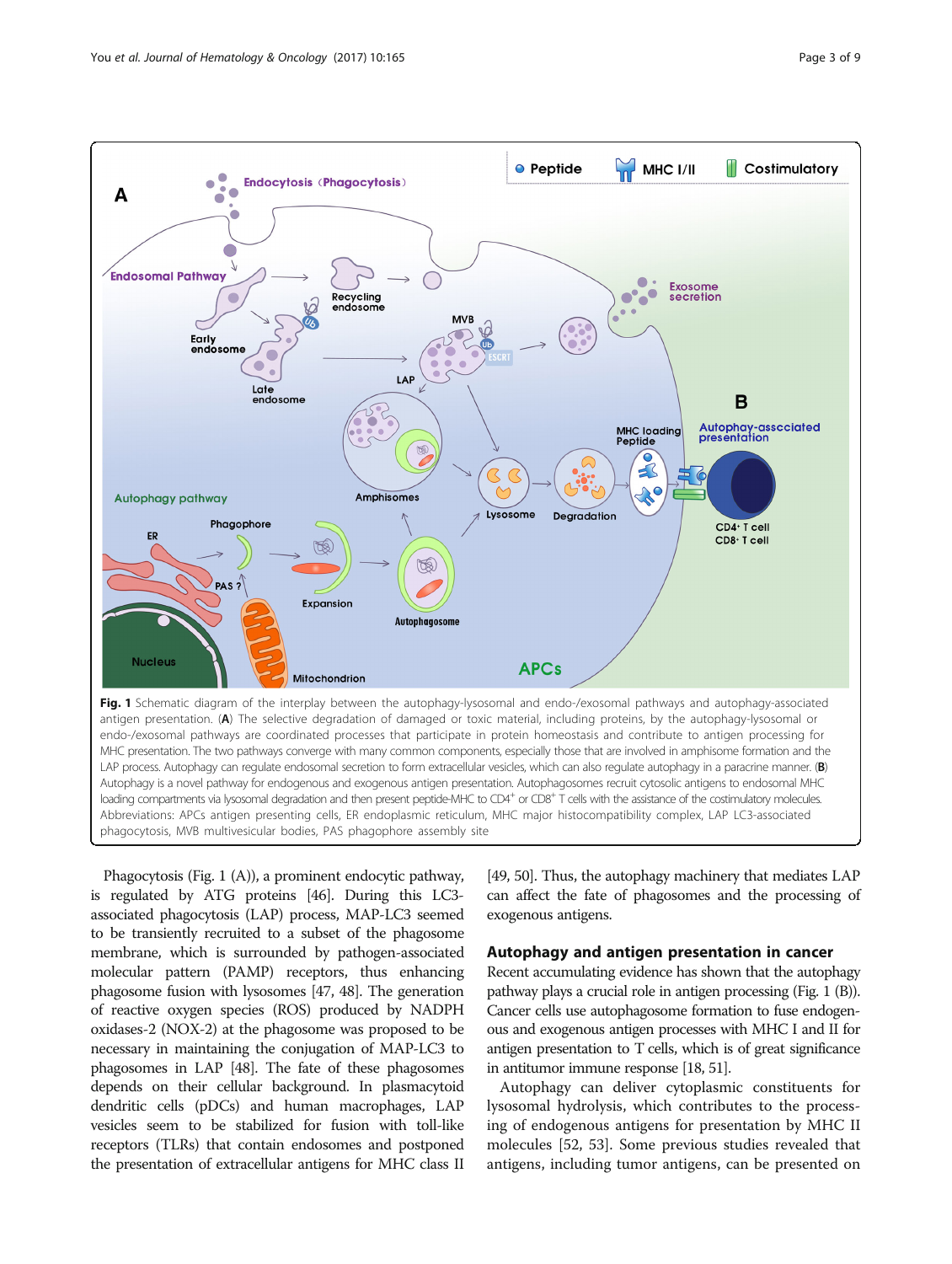MHC II molecules. For example, the agents specifically blocking autophagy (3-MA and Wortmannin) were shown to reduce the capacity of dendritic cells (DCs) to present MHC II-restricted peptide derived from endogenously synthesized mucin1 (MUC1), which is a heterodimeric protein that is aberrantly expressed in various cancer cells [\[54](#page-7-0)–[56\]](#page-7-0). It is likely that some anticancer drugs potentially act by triggering autophagy and, by doing so, could cause an enhanced presentation of intracellular CD4<sup>+</sup> T cell epitopes in MHC II-expressing tumor cells. These studies demonstrated that autophagy facilitates MHC II presentation of peptides from intracellular proteins in a general way and indicated that autophagy might act as a potential mechanism for the presentation of tumor antigen to MHC molecules.

Different from antigen processing for MHC II presentation, the role of autophagy in antigen processing for MHC I presentation is not well studied. However, autophagy machinery has been implicated in the presentation of exogenous, endocytosed antigens by MHC class I molecules and is a pathway termed cross-presentation that plays a critical role in cytotoxic T cell immunity against tumors. Several studies reported the relationship between MHC I-mediated autophagy and cancer immune response. The direct evidence from Li et al. [[57\]](#page-7-0) showed that in HEK 293 T cells expressing ovalbumin (OVA) antigen treated with mTOR, inhibitor rapamycin underwent autophagy and displayed elevation of the MHC class I cross-presentation of OVA antigens by DCs. A recent study discovered that TNF-α could induce autophagy to enable the processing and presentation of mitochondrial antigens at the cell surface by MHC class I molecules [[58\]](#page-7-0). Collectively, autophagy has been suggested to contribute to the cross-presentation of MHC I molecules, which plays a pivotal role in the initiation and development of T cell immune responses to tumor-associated antigens, including self or mutated self-antigens derived from tumor cells.

# Exosome-mediated activation of immune response via antigen presentation to T cells

Exosomes are a kind of nanometric (30–120 nm in diameter) extracellular vesicles (EVs) formed in vesicular bodies in the endosomal network and can be released by almost all types of cells, including cancer cells. Exosomes play an essential role in cell-to-cell communication, both locally and systemically, by exchanging of their contents, including a subset of proteins, lipids, and functional genetic material derived from the parent cells [[59](#page-7-0)–[61](#page-7-0)]. Emerging evidence shows that intercellular communication mediated by exosomes is involved in pathological processes of many diseases, especially in cancers. Interestingly, exosomes have been observed to play crucial roles in carrying and presenting functional MHC-peptide complexes to modulate antigen-specific T cell activation through direct presentation and cross-presentation pathways [\[21](#page-6-0), [62](#page-7-0)–[64\]](#page-7-0). In this section, we focus on exosome-mediated activation of anticancer immune response via MHC presentation to T cells.

# Dendritic cell-derived exosome (DEX)-mediated antigen presentation

Through intercellular communication, exosomes stimulate the immune system to produce antitumor responses, of which the key factor is the APCs, which present MHC-peptide complexes to T cells. Initial studies of the proteome of DEXs revealed a unique molecular composition that endows them with strong immunostimulatory properties in antigen processing and presentation [\[65](#page-7-0)]. In 1996, B cell-derived exosomes were first identified as possessing antigen-presentation machinery on their surface membranes and the ability to induce antigenspecific MHC II-restricted T cell immune responses [[65\]](#page-7-0). Subsequently, this phenomenon was discovered to be shared by DEXs, which carry surface MHC class I and MHC class II molecules, and therefore can potentially directly stimulate  $CDS<sup>+</sup>$  and  $CD4<sup>+</sup>$  T cells against cancer cells, respectively [\[66](#page-7-0)]. Furthermore, DEXs derived from tumor peptide-stimulated DCs could be used to prime tumor-specific cytotoxic T lymphocyte (CTL) responses that could control, or in some cases eradicate, established murine tumors [[65\]](#page-7-0). Additionally, DEXs were shown to possess some kind of functional molecular substance on its surface that may participate in antigen presentation. CD86, a functional costimulatory molecule, may contribute further toward aiding T cell priming during antigen presentation [[67](#page-7-0)–[69](#page-7-0)]. Heat shock protein 70 (Hsp70) family members, another DEX component presented in endocytic compartments of DCs, are in charge of a part of immunogenicity, given their antigens' chaperone and MHC-loading roles [\[70](#page-7-0)].

Two mechanisms have been proposed for how DEXs present antigens via their MHC molecules to stimulate T cell responses: direct and indirect pathways (Fig. [2](#page-4-0)). It was shown that DEXs can directly stimulate T cells in vitro, although it appears that this mechanism operates much more efficiently in stimulating T cell lines, including activated and memory T cells, compared with naive T cells [[66](#page-7-0), [71](#page-7-0)–[73](#page-7-0)]. Direct DEX-to-T cell stimulation appears to be more inefficient in priming naive T cells than T cells of the parent APCs, but it can be improved if DEXs are immobilized or their concentration is increased in vitro [\[74\]](#page-7-0).

Indirect DEX-to-T cell presentation following interactions of DEXs and DCs is another pathway that stimulates T cell responses and is likely to be the most fundamental pathway in vivo (Fig. [2](#page-4-0)) [[63, 71, 75\]](#page-7-0). Of particular note, DEX priming of naive T cells has been shown to occur only if APCs are present [\[66, 76\]](#page-7-0). The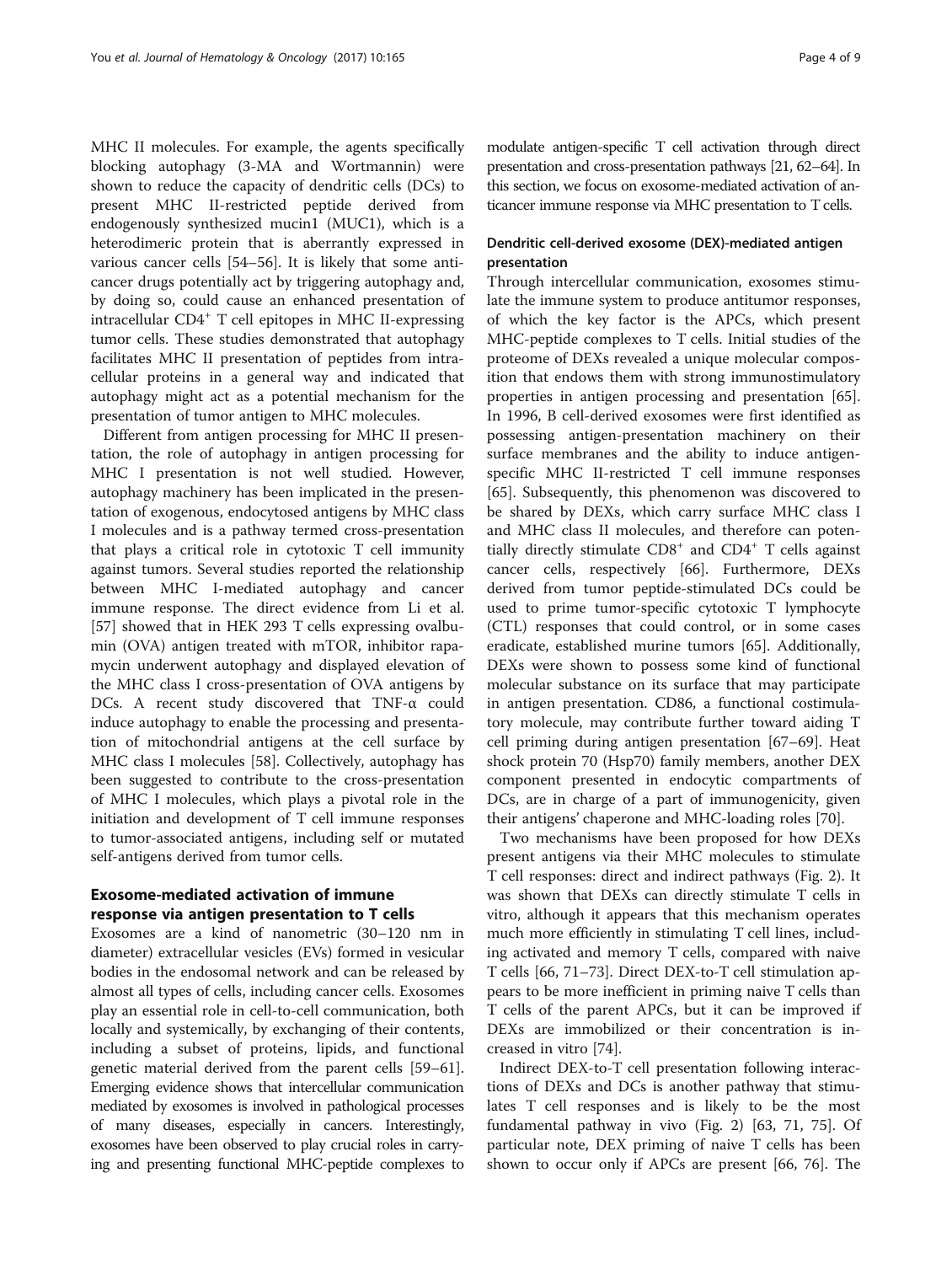<span id="page-4-0"></span>

presence of certain exosome surface membranes, such as integrins and intercellular cell adhesion molecule-1 (iCAM1, also known as CD54), facilitates the uptake of DEXs by APCs [[71, 77\]](#page-7-0). Indeed, the exosomes released from mature DCs treated with lipopolysaccharide (LPS) or IFN-γ possess more surface expression of MHC class II, CD86, and iCAM1 molecules and exhibit a more potent T cell stimulatory function than exosomes secreted by immature DCs [\[68, 78](#page-7-0)–[80\]](#page-7-0). To date, two possible mechanisms have been described for indirect DEX-to-T cell stimulation via bystander DCs. One indirect presentation mechanism, which has been proven and approved, may temporarily be called "reprocessing." In this process, the DEX-MHC antigens are captured and reprocessed by APCs and act as the APC-MHC antigens [[71, 78\]](#page-7-0). In the other process, known as "cross-dressing," DEX peptide-MHC complexes attach to mature APC surfaces, which provide the required costimulatory molecules that are absent in the DEXs, and can thus be recognized by T cells directly without the need of APC reprocessing [\[76](#page-7-0), [81](#page-7-0)]. However, the "cross-dressing" process is still debated and must be further investigated.

# Modified tumor-derived exosome (TEX)-mediated tumorspecific antigen presentation and tumor vaccine

Different from DEXs, in terms of the immune system, TEXs play dual roles in modulating tumor immunity: immunosuppression and immune activation. TEX properties are distinct from the properties of exosomes secreted by normal cells, except TEXs are rich in various immunosuppressive molecules. TEXs also carry tumor-associated antigens (TAAs), a variety of co-stimulatory proteins and MHC molecules, all of which enable them to stimulate immune responses [[82](#page-7-0), [83\]](#page-7-0). The "yin and yang" of TEXs in the regulation of tumor immunity are summarized in a review by Liu et al. [\[21](#page-6-0)]. In this section, we focus on TEXmediated tumor-specific antigen presentation in the antitumor immune response.

Early studies showed that TEXs containing native tumor antigens can be efficiently transferred to DCs and induce antigen-specific  $CD8<sup>+</sup>$  T cell activation via the reprocessing or cross-dressing process, which results in tumor rejection in various prophylaxis and therapeutic murine tumor xenograft models [\[84](#page-7-0)–[87\]](#page-7-0). Moreover, vaccination of mice with TEXs was shown to induce a potent CD8<sup>+</sup> T cell-mediated antitumor effect not only on the autologous tumor, but also against other related tumors expressing the same tumor-rejection antigens [[77\]](#page-7-0). Another approach to exploit exosome-based cancer immunotherapy is the application of DCs pulsed with tumor peptides [\[88](#page-7-0)–[91\]](#page-7-0). Both mouse and human TAAloaded DCs can secrete exosomes that express functional MHC class I, class II, and T cell co-stimulatory molecules. These exosomes have been reported to stimulate tumor-specific CD8<sup>+</sup> T cells in vivo and inhibit tumor growth in mice. On the basis of these clues, TEXs have been developed as cancer-specific vaccines for clinical application. In fact, TEX vaccines from patients with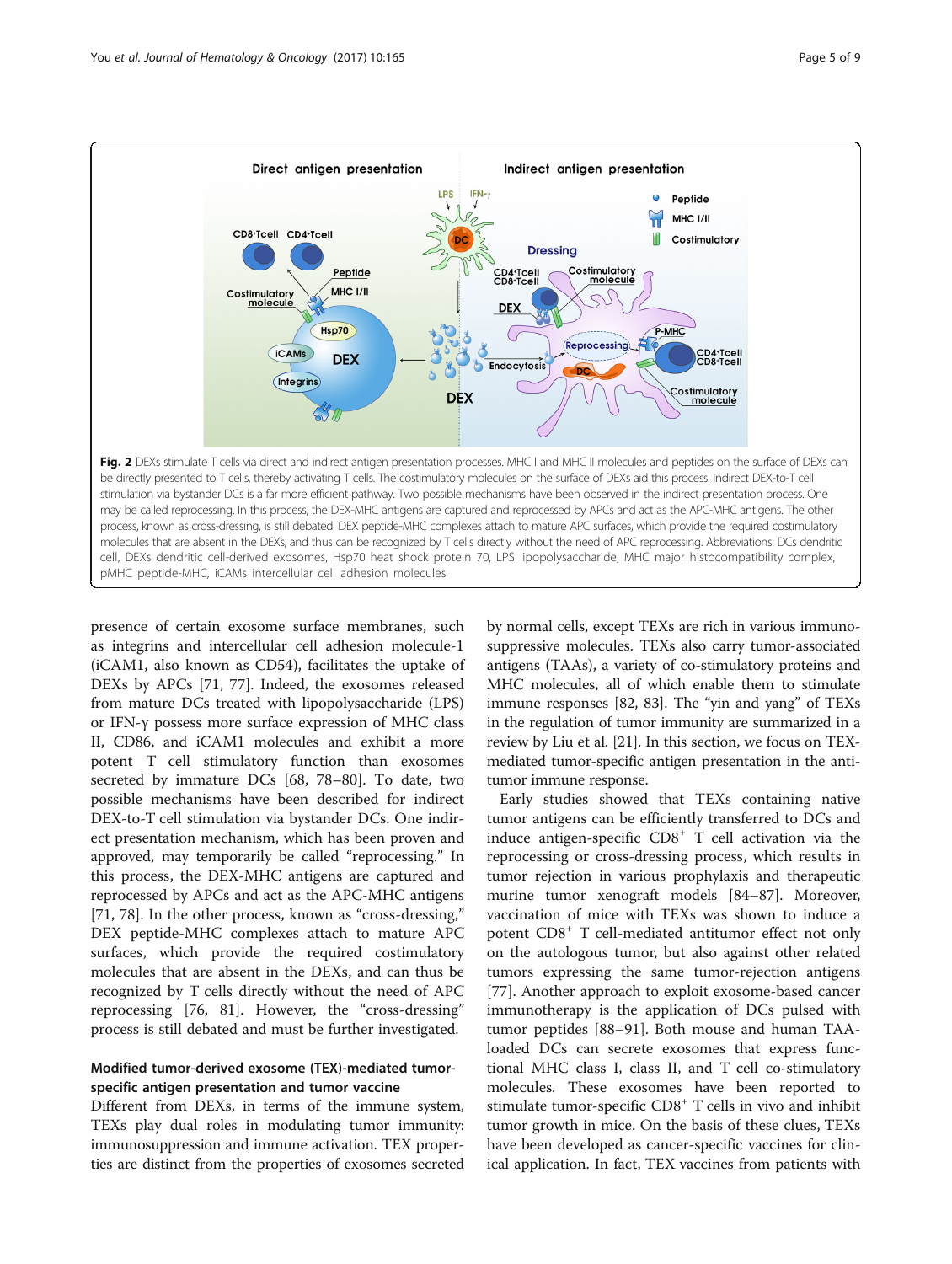

metastatic melanoma, advanced colorectal cancer, and non-small cell lung cancer have been tested in phase I and/or phase II clinical trials [[92](#page-7-0)–[97](#page-7-0)].

However, the antitumor immune responses induced by TEXs are mild, and thus, many strategies have been adopted to develop modified TEXs to elicit a more efficient antitumor immune response (Fig. 3). One of the common strategies is to make genetic modifications to the original cells to improve the immunogenicity of exosomes, such as CD40L- or cytokine gene (IL-2 and IL-18)-modified cancer cells [\[98, 99\]](#page-7-0). Other strategies involve adding external stimulus, such as tumor-specific antigens [[100](#page-7-0)–[102\]](#page-7-0), to trigger tumor cells to release more effective specific exosomes. Of particular note, combining treatment involving TEXs and program death-1 (PD-1) or program death ligand-1 (PD-L1) blockades could reduce tumorinfiltrating lymphocyte (TIL) suppression and enhance T cell priming [\[103](#page-8-0)–[105](#page-8-0)]. Moreover, a recent study showed that TEXs combined with chemotherapy agent cyclophosphamide (CTX) significantly enhanced tumor antigeninduced CD8+ T cell recall responses in vivo, leading to a synergistic effect against pre-established tumors [[106\]](#page-8-0).

# Conclusions

The notion that autophagy and endo-/exosomal pathways are distinct should be reconsidered because they share many components and are intertwined in a highly intricate manner. In essence, autophagy can regulate endosomal secretion to form extracellular vesicles, which can in turn regulate autophagy in a paracrine manner. Recent studies suggest that autophagy plays such a role in the context of anticancer T cell immune responses, while exosomes have been observed to play crucial roles in carrying and presenting functional MHC-peptide complexes to modulate tumor-specific T cell activation. Therefore, we predict that antitumor immune responses could be regulated by modulating the molecular interactions between the autophagy

and endo-/exosomal pathways according to the status of cellular metabolism. Despite the major challenges that may be encountered in further investigation of the precise regulation of these two pathways to achieve the expected effective anticancer immune response, the prospect of autophagy- and exosome-associated immunotherapy as a novel cancer treatment remains highly promising.

#### Abbreviations

APCs: Antigen-presenting cells; ATG: Autophagy-related gene; CTL: Cytotoxic T lymphocyte; CTX: Cyclophosphamide; DCs: Dendritic cells; DEXs: Dendritic cell-derived exosomes; ER: Endoplasmic reticulum; ESCRT: Endosomal sorting complex required for transport; EVs: Extracellular vesicles; FIP200: Focal adhesion kinase family interacting protein of 200-kDa; Hsp70: Heat shock protein; iCAM1: Intercellular cell adhesion molecule-1; IL: Interleukin; ILVs: Intraluminal vesicles; LAP: LC3-associated phagocytosis; LPS: Lipopolysaccharide; MAP-LC3: Microtubule-associated protein 1 light chain 3; MHC: Major histocompatibility complex; mTORC1: Mammalian target of rapamycin complex1; MUC1: Mucin1; MVBs: Multivesicular bodies; NADPH: Nicotinamide adenine dinucleotide phosphate; NOX-2: NADPH oxidases-2; PAMP: Pathogen-associated molecular pattern; PAS: Phagophore assembly site; PD-1: Program death-1; pDCs: Plasmacytoid dendritic cells; PD-L1: Program death ligand-1; PE: Phosphatidylethanolamine; PIP3: Phosphatidylinositol 3-phosphate; PRRs: Pattern recognition receptors; ROS: Reactive oxygen species; TAAs: Tumor-associated antigens; TEXs: Tumorderived exosomes; TIL: Tumor-infiltrating lymphocyte; TLR: Toll-like receptor; ULK: UNC51-like kinase; vps34: Vacuolar protein sorting 34

#### Acknowledgements

This study was supported by the National Natural Science Foundation of China (Nos. 81500110, 81370645, 81670178), the National Key Research and Development Program of China (No. 2016YFC090150X), and the Research Project for Practice Development of National TCM Clinical Research Bases (No. JDZX2015113).

#### Authors' contributions

WBQ and LSY were responsible for the conception and design of the manuscript. All authors participated in the drafting of the manuscript and approved its final version.

#### Competing interests

The authors declare that they have no competing interests.

#### Publisher's Note

Springer Nature remains neutral with regard to jurisdictional claims in published maps and institutional affiliations.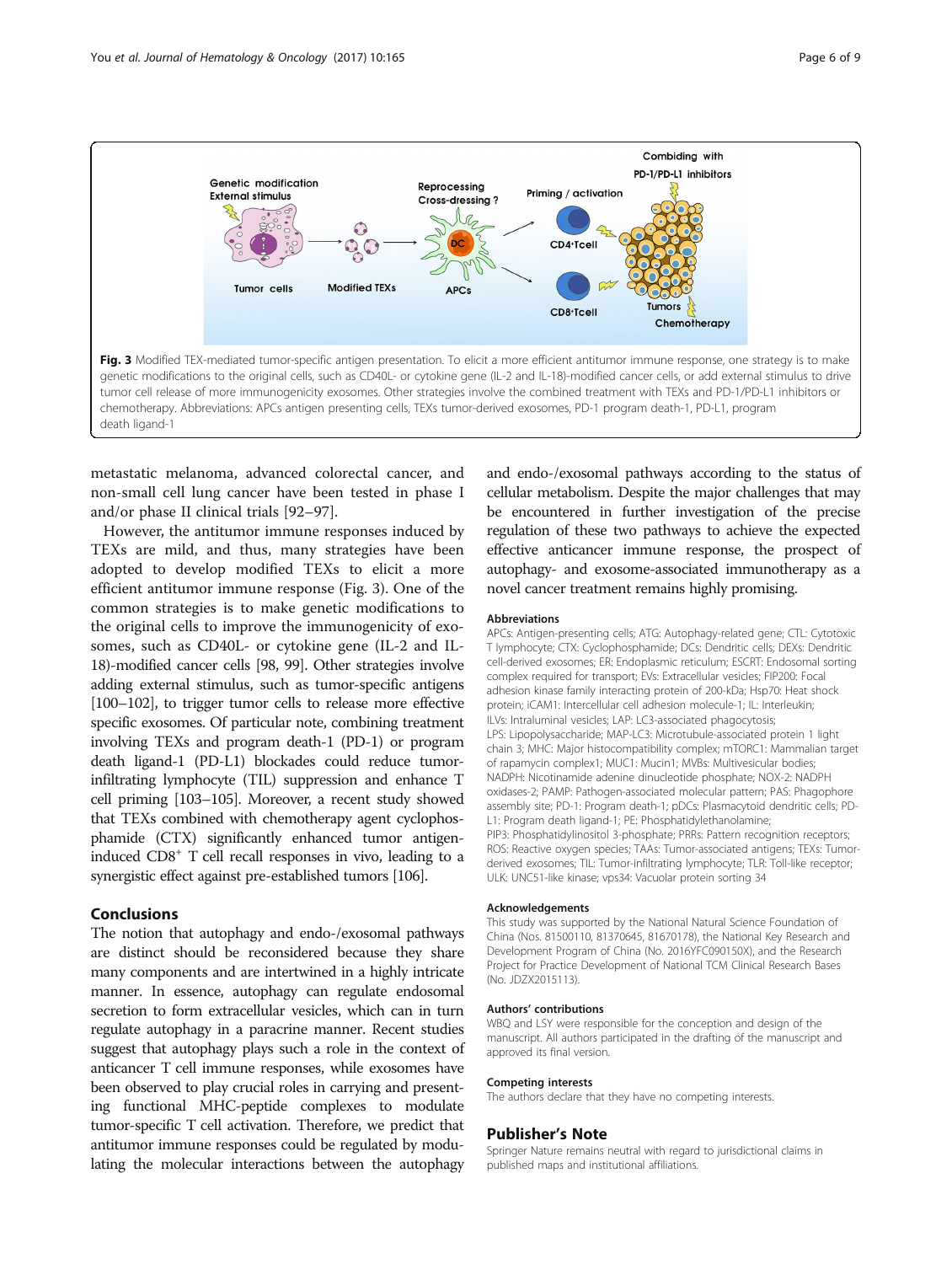### <span id="page-6-0"></span>Author details

<sup>1</sup>Department of Hematology, The First Affiliated Hospital, College of Medicine, Zhejiang University, Hangzhou, Zhejiang 310003, China. <sup>2</sup>Institute of Hematology, The First Affiliated Hospital, College of Medicine, Zhejiang University, 79# Qingchun Road, Hangzhou 310003, Zhejiang, People's Republic of China. <sup>3</sup>Malignant Lymphoma Diagnosis and Therapy Center, The First Affiliated Hospital, College of Medicine, Zhejiang University, Hangzhou, Zhejiang 310003, China.

### Received: 18 August 2017 Accepted: 11 October 2017 Published online: 23 October 2017

#### References

- Varshavsky A. The ubiquitin system, autophagy, and regulated protein degradation. Annu Rev Biochem. 2017;86:123–8.
- 2. Mizushima N. Methods for monitoring autophagy. Int J Biochem Cell Biol. 2004;6(12):2491–502.
- 3. Ktistakis NT, Tooze SA. Digesting the expanding mechanisms of autophagy. Trends Cell Biol. 2016;26(8):624–35.
- 4. Levine B, Klionsky DJ. Development by self-digestion: molecular mechanisms and biological functions of autophagy. Dev Cell. 2004;6(4):463–77.
- 5. Baixauli F, Lopez-Otin C, Mittelbrunn M. Exosomes and autophagy: coordinated mechanisms for the maintenance of cellular fitness. Front Immunol. 2014;5:403.
- Mizushima N, Levine B, Cuervo AM, Klionsky DJ. Autophagy fights disease through cellular self-digestion. Nature. 2008;451(7182):1069–75.
- 7. Wong YC, Holzbaur EL. Autophagosome dynamics in neurodegeneration at a glance. J Cell Sci. 2015;128(7):1259–67.
- 8. Orvedahl A, Levine B. Eating the enemy within: autophagy in infectious diseases. Cell Death Differ. 2009;16(1):57–69.
- 9. Demirtas L, Guclu A, Erdur FM, Akbas EM, Ozcicek A, Onk D, et al. Apoptosis, autophagy & endoplasmic reticulum stress in diabetes mellitus. Indian J Med Res. 2016;44(4):515–24.
- 10. Malicdan MC, Nishino I. Autophagy in lysosomal myopathies. Brain Pathol. 2012;22(1):82–8.
- 11. Zhang C, Syed TW, Liu R, Yu J. Role of endoplasmic reticulum stress, autophagy, and inflammation in cardiovascular disease. Front Cardiovasc Med. 2017;12:4–29.
- 12. Yen WL, Klionsky DJ. How to live long and prosper: autophagy, mitochondria, and aging. Physiology (Bethesda). 2008;23:248–62.
- 13. Fulda S. Autophagy in cancer therapy. Front Oncol. 2017;7:128.
- 14. Yoshida GJ. Therapeutic strategies of drug repositioning targeting autophagy to induce cancer cell death: from pathophysiology to treatment. J Hematol Oncol. 2017;10:67.
- 15. Puleston DJ, Simon AK. Autophagy in the immune system. Immunology. 2014;141(1):1–8.
- 16. Shibutani ST, Saitoh T, Nowag H, Münz C, Yoshimori T. Autophagy and autophagyrelated proteins in the immune system. Nat Immunol. 2015;16(10):1014–24.
- 17. Pan H, Chen L, Xu Y, Han W, Lou F, Fei W, et al. Autophagy-associated immune responses and cancer immunotherapy. Oncotarget. 2016;7(16): 21235–46.
- 18. You L, Jin S, Zhu L, Qian W. Autophagy, autophagy-associated adaptive immune responses and its role in hematologic malignancies. Oncotarget. 2017;8(7):12374–88.
- 19. Deretic V, Kimura T, Timmins G, Moseley P, Chauhan S, Mandell M. Immunologic manifestations of autophagy. J Clin Invest. 2015;125(1):75–84.
- 20. Papandreou ME, Tavernarakis N. Autophagy and the endo/exosomal pathways in health and disease. Biotechnol J. 2017;12(1):e00175.
- 21. Liu Y, Gu Y, Cao X. The exosomes in tumor immunity. Oncoimmunology. 2015;4(9):e1027472.
- 22. Wang J, Sun X, Zhao J, Yang Y, Cai X, Xu J, et al. Exosomes: a novel strategy for treatment and prevention of diseases. Front Pharmacol. 2017;8:300.
- 23. Kalluri R. The biology and function of exosomes in cancer. J Clin Invest. 2016;126(4):1208–15.
- 24. Klionsky DJ, Emr SD. Autophagy as a regulated pathway of cellular degradation. Science. 2000;290(5497):1717–21.
- 25. Eskelinen EL. Maturation of autophagic vacuoles in mammalian cells. Autophagy. 2005;1(1):1–10.
- 26. Lamb CA, Yoshimori T, Tooze SA. The autophagosome: origins unknown, biogenesis complex. Nat Rev Mol Cell Biol. 2013;14(12):759–74.
- 27. Alemu EA, Lamark T, Torgersen KM, Birgisdottir AB, Larsen KB, Jain A, et al. ATG8 family proteins act as scaffolds for assembly of the ULK complex: sequence requirements for LC3-interacting region (LIR) motifs. J Biol Chem. 2012;287(47):39275–9.
- 28. Young AR, Chan EY, Hu XW, Köchl R, Crawshaw SG, High S, et al. Starvation and ULK1-dependent cycling of mammalian Atg9 between the TGN and endosomes. J Cell Sci. 2006;119(Pt18):3888–9000.
- 29. Axe EL, Walker SA, Manifava M, Chandra P, Roderick HL, Habermann A, et al. Autophagosome formation from membrane compartments enriched in phosphatidylinositol 3-phosphate and dynamically connected to the endoplasmic reticulum. J Cell Biol. 2008;182(4):685–701.
- 30. Yin Z, Pascual C, Klionsky DJ. Autophagy: machinery and regulation. Microbial Cell. 2016;3(12):588–96.
- 31. Maiuri MC, Zalckvar E, Kimchi A, Kroemer G. Self-eating and self-killing: crosstalk between autophagy and apoptosis. Nat Rev Mol Cell Biol. 2007;8(9):741–52.
- 32. Sou YS, Waguri S, Iwata J, Ueno T, Fujimura T, Hara T, et al. The Atg8 conjugation system is indispensable for proper development of autophagic isolation membranes in mice. Mol Biol Cell. 2008;19(11):4762–75.
- 33. Nakatogawa H, Suzuki K, Kamada Y, Ohsumi Y. Dynamics and diversity in autophagy mechanisms: lessons from yeast. Nat Rev Mol Cell Biol. 2009;10(7):458–67.
- 34. Nowag H, Munz C. Diverting autophagic membranes for exocytosis. Autophagy. 2015;11(2):425–7.
- 35. Ojha CR, Lapierre J, Rodriguez M, Dever SM, Zadeh MA, DeMarino C, et al. Interplay between autophagy, exosomes and HIV-1 associated neurological disorders: new insights for diagnosis and therapeutic applications. Viruses. 2017;9(7):176.
- 36. Griffiths RE, Kupzig S, Cogan N, Mankelow TJ, Betin VM, Trakarnsanga K, et al. Maturing reticulocytes internalize plasma membrane in glycophorin A-containing vesicles that fuse with autophagosomes before exocytosis. Autophagy. 2012;119(26):6296–306.
- 37. Lamb CA, Dooley HC, Tooze SA. Endocytosis and autophagy: shared machinery for degradation. BioEssays. 2013;35(1):34–45.
- 38. Murrow L, Malhotra R, Debnath J. ATG12-ATG3 interacts with Alix to promote basal autophagic flux and late endosome function. Nat Cell Biol. 2015;17(3):300–10.
- 39. Lee JA, Gao FB. Roles of ESCRT in autophagy-associated neurodegeneration. Autophagy. 2014;4(2):230–2.
- 40. Xavier M, Renaud L. Autophagy in endosomal mutants: desperately seeking to survive. WormBook. 2012;1:216–20.
- 41. Lee J, Beigneux A, Ahmad ST, Gao FB. ESCRT-III dysfunction causes autophagosome accumulation and neurodegeneration. Current Biology Cb. 2007;17(4):1561–7.
- 42. Scott CC, Vacca F, Gruenberg J. Endosome maturation, transport and functions. Semin Cell Dev Biol. 2014;31(7):2–10.
- 43. Fader CM, Colombo MI. Autophagy and multivesicular bodies: two closely related partners. Cell Death Differ. 2009;16(1):70–8.
- 44. Fevrier B, Raposo G. Exosomes: endosomal-derived vesicles shipping extracellular messages. Curr Opin Cell Biol. 2004;16(4):415–21.
- 45. Fader C, Colombo MI. Multivesicular bodies and autophagy in erythrocyte maturation. Autophagy. 2006;2(2):122–5.
- 46. Munz C, Of LAP. CUPS, and DRibbles—unconventional use of autophagy proteins for MHC restricted antigen presentation. Front Immunol. 2015;6:200.
- 47. Bhattacharya A, Eissa NT. Autophagy as a stress response pathway in the immune system. Int Rev Immunol. 2015;34(5):382–402.
- 48. Romao S, Gasser N, Becker AC, Guhl B, Bajagic M, Vanoaica D, et al. Autophagy proteins stabilize pathogen-containing phagosomes for prolonged MHC II antigen processing. J Cell Biol. 2013;203(5):757–66.
- 49. Lee HK, Mattei LM, Steinberg BE, Alberts P, Lee YH, Chervonsky A, et al. In vivo requirement for Atg5 in antigen presentation by dendritic cells. Immunity. 2010;32(2):227–39.
- 50. Delamarre L, Pack M, Chang H, Mellman I, Trombetta ES. Differential lysosomal proteolysis in antigen-presenting cells determines antigen fate. Science. 2005;307(5715):1630–4.
- 51. Jin Y, Hong Y, Park CY, Hong Y. Molecular interactions of autophagy with the immune system and cancer. Int J Mol Sci. 2017;18:e1694.
- 52. Schmid D, Pypaert M, Münz C. Antigen-loading compartments for major histocompatibility complex class II molecules continuously receive input from autophagosomes. Immunity. 2007;26(1):79–92.
- 53. Munz C. Antigen processing via autophagy—not only for MHC class II presentation anymore? Curr Opin Immunol. 2010;22(1):89–93.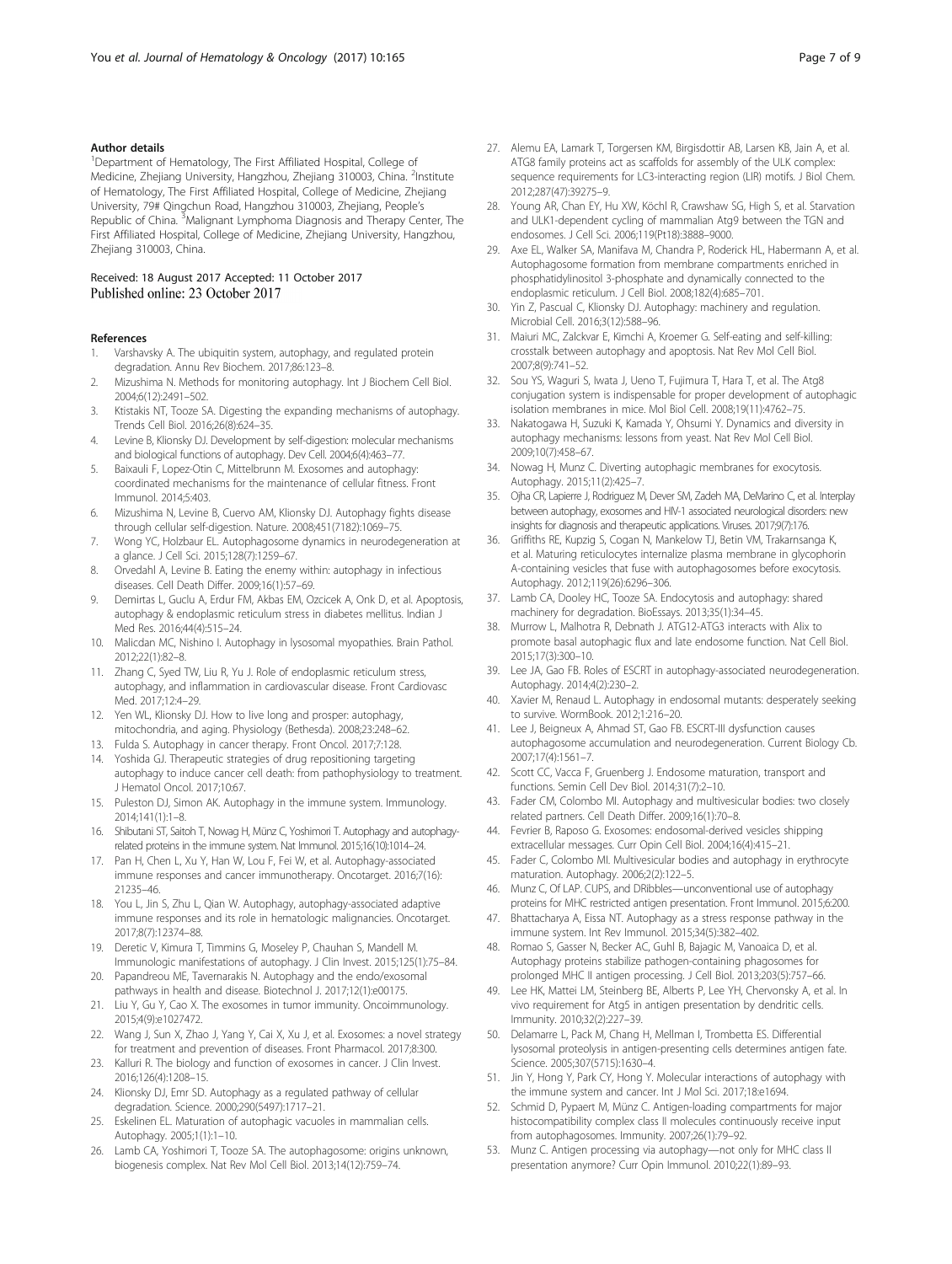- <span id="page-7-0"></span>54. Dörfel D, Appel S, Grünebach F, Weck MM, Müller MR, Heine A, et al. Processing and presentation of HLA class I and II epitopes by dendritic cells after transfection with in vitro-transcribed MUC1 RNA. Blood. 2005;105(8): 3199–205.
- 55. Brazil MI, Weiss S, Stockinger B. Excessive degradation of intracellular protein in macrophages prevents presentation in the context of major histocompatibility complex class II molecules. Eur J Immunol. 1997;27(6):1506–14.
- 56. Liu S, Yin L, Stroopinsky D, Rajabi H, Puissant A, Stegmaier K, et al. MUC1-C oncoprotein promotes FLT3 receptor activation in acute myeloid leukemia cells. Blood. 2014;123(5):734–42.
- 57. Li Y, Wang LX, Yang G, Hao F, Urba WJ, Hu HM. Efficient cross-presentation depends on autophagy in tumor cells. Cancer Res. 2008;68(17):6889–95.
- 58. Bell C, English L, Boulais J, Chemali M, Caron-Lizotte O, Desjardins M, et al. Quantitative proteomics reveals the induction of mitophagy in tumor necrosis factor-α-activated (TNFα) macrophages. Mol Cell Proteomics. 2013;12(9):2394–407.
- 59. Li X, Wang S, Zhu R, Li H, Han Q, Zhao RC. Lung tumor exosomes induce a pro-inflammatory phenotype in mesenchymal stem cells via NFκB-TLR signaling pathway. J Hematol Oncol. 2016;9:42.
- 60. Thery C, Ostrowski M, Segura E. Membrane vesicles as conveyors of immune responses. Nat Rev Immunol. 2009;9(8):581–93.
- 61. Lou G, Song X, Yang F, Wu S, Wang J, Chen Z, Liu Y. Exosomes derived from miR-122-modified adipose tissue-derived MSCs increase chemosensitivity of hepatocellular carcinoma. J Hematol Oncol. 2015;8:122.
- Soung YH, Ford S, Zhang V, Chung J. Exosomes in cancer diagnostics. Cancers (Basel). 2017;9(1):e8.
- 63. Greening DW, Gopal SK, Xu R, Simpson RJ, Chen W. Exosomes and their roles in immune regulation and cancer. Semin Cell Dev Biol. 2015;40:72–81.
- 64. Zhang X, Yuan X, Shi H, Wu L, Qian H, Xu W. Exosomes in cancer: small particle, big player. J Hematol Oncol. 2015;8:83.
- 65. Raposo G, Nijman HW, Stoorvogel W, Liejendekker R, Harding CV, Melief CJ, et al. B lymphocytes secrete antigen-presenting vesicles. J Exp Med. 1996; 183(3):1161–72.
- 66. Zitvogel L, Regnault A, Lozier A, Wolfers J, Flament C, Tenza D, et al. Eradication of established murine tumors using a novel cell-free vaccine: dendritic cell derived exosomes. Nat Med. 1998;4(5):594–600.
- 67. Pitt JM, André F, Amigorena S, Soria JC, Eggermont A, Kroemer G, et al. Dendritic cell-derived exosomes for cancer therapy. J Clin Invest. 2016; 126(4):1224–32.
- 68. Segura E, Nicco C, Lombard B, Véron P, Raposo G, Batteux F, et al. ICAM-1 on exosomes from mature dendritic cells is critical for efficient naive T-cell priming. Blood. 2005;106(1):216–23.
- 69. Clayton A, Court J, Navabi H, Adams M, Mason MD, Hobot JA, et al. Analysis of antigen presenting cell derived exosomes, based on immuno-magnetic isolation and flow cytometry. J Immunol Methods. 2001;247(1–2):163–74.
- 70. Théry C, Regnault A, Garin J, Wolfers J, Zitvogel L, Ricciardi-Castagnoli P, et al. Molecular characterization of dendritic cell-derived exosomes: selective accumulation of the heat shock protein hsc73. J Cell Biol. 1999;147(3):599–610.
- 71. Robbins PD, Morelli AE. Regulation of immune responses by extracellular vesicles. Nat Rev Immunol. 2014;14(3):195–208.
- 72. Utsugi-Kobukai S, Fujimaki H, Hotta C, Nakazawa M, Minami M. MHC class I-mediated exogenous antigen presentation by exosomes secreted from immature and mature bone marrow derived dendritic cells. Immunol Lett. 2003;89(2):125–31.
- 73. Admyre C, Johansson SM, Paulie S, Gabrielsson S. Direct exosome stimulation of peripheral human T cells detected by ELISPOT. Eur J Immunol. 2006;36(7):1772–81.
- 74. Vincent-Schneider H, Stumptner-Cuvelette P, Lankar D, Pain S, Raposo G, Benaroch P, et al. Exosomes bearing HLA-DR1 molecules need dendritic cells to efficiently stimulate specific T cells. Int Immunol. 2002;14(7):713–22.
- 75. Kosaka N, Yoshioka Y, Fujita Y, Ochiya T. Versatile roles of extracellular vesicles in cancer. J Clin Invest. 2016;126(4):1163–72.
- 76. Théry C, Duban L, Segura E, Véron P, Lantz O, Amigorena S. Indirect activation of naive CD4+ T cells by dendritic cell-derived exosomes. Nat Immunol. 2002;3(12):1156–62.
- 77. Segura E, Guerin C, Hogg N, Amigorena S, Thery C. CD8+ dendritic cells use LFA-1 to capture MHC-peptide complexes from exosomes in vivo. J Immunol. 2007;79(3):1489–96.
- 78. Montecalvo A, Shufesky WJ, Stolz DB, Sullivan MG, Wang Z, Divito SJ, et al. Exosomes as a short-range mechanism to spread alloantigen between dendritic cells during T cell allorecognition. J Immunol. 2008;180(5):3081–90.
- 79. Viaud S, Ploix S, Lapierre V, Théry C, Commere PH, Tramalloni D, et al. Updated technology to produce highly immunogenic dendritic cell-derived exosomes of clinical grade: a critical role of interferon-γ. J Immunol. 2011;34(1):65–75.
- 80. Segura E, Amigorena SC. Mature dendritic cells secrete exosomes with strong ability to induce antigen-specific effector immune responses. Blood Cells Mol Dis. 2005;35(2):89–93.
- 81. Nakayama M. Antigen presentation by MHC-dressed cells. Front Immunol. 2014;5:672.
- 82. Andre F, Schartz NE, Chaput N, Flament C, Raposo G, Amigorena S, et al. Tumor-derived exosomes: a new source of tumor rejection antigens. Vaccine. 2002;20(Suppl 4):A28–31.
- 83. Wieckowski E, Whiteside TL. Human tumor-derived vs dendritic cell-derived exosomes have distinct biologic roles and molecular profiles. Immunol Res. 2006;36(1–3):247–54.
- 84. Ohno S, Drummen GP, Kuroda M. Focus on extracellular vesicles: development of extracellular vesicle-based therapeutic systems. Int J Mol Sci. 2016;17(2):172.
- 85. Yang C, Kim SH, Bianco NR, Robbins PD. Tumor-derived exosomes confer antigen-specific immunosuppression in a murine delayed-type hypersensitivity model. PLoS One. 2011;6(8):e22517.
- 86. Yang C, Ruffner MA, Kim SH, Robbins PD. Plasma-derived MHCII+ exosomes from tumor-bearing mice suppress tumor antigen-specific immune responses. Eur J Immunol. 2012;42(7):1778–84.
- 87. Altieri SL, Khan AN, Tomasi TB. Exosomes from plasmacytoma cells as a tumor vaccine. J Immunother. 2004;27(4):282–8.
- 88. Mallegol J, Van NG, Lebreton C, Lepelletier Y, Candalh C, Dugave C, et al. T84-intestinal epithelial exosomes bear MHC class II/peptide complexes potentiating antigen presentation by dendritic cells. Gastroenterology. 2007;32(5):1866–76.
- 89. Viaud S, Théry C, Ploix S, Tursz T, Lapierre V, Lantz O, et al. Dendritic cellderived exosomes for cancer immunotherapy: what's next? Cancer Res. 2010;70(4):1281–5.
- 90. Hsu DH, Paz P, Villaflor G, Rivas A, Mehta-Damani A, Angevin E, et al. Exosomes as a tumor vaccine: enhancing potency through direct loading of antigenic peptides. J Immunother. 2003;26(5):440–5.
- 91. Chaput N, Flament C, Viaud S, Taieb J, Roux S, Spatz A, et al. Dendritic cell derived-exosomes: biology and clinical implementations. J Leukoc Biol. 2006;80(3):471–8.
- 92. Escudier B, Dorval T, Chaput N, André F, Caby MP, Novault S, et al. Vaccination of metastatic melanoma patients with autologous dendritic cell (DC) derived-exosomes: results of the first phase I clinical trial. J Trans Med. 2005;3(1):10.
- 93. Morse MA, Garst J, Osada T, Khan S, Hobeika A, Clay TM, et al. A phase I study of dexosome immunotherapy in patients with advanced non-small cell lung cancer. J Transl Med. 2005;3(1):9.
- 94. Besse B, Charrier M, Lapierre V, Dansin E, Lantz O, Planchard D, et al. Dendritic cell-derived exosomes as maintenance immunotherapy after first line chemotherapy in NSCLC. Oncoimmunology. 2015;5(4):e1071008.
- 95. Shao Y, Shen Y, Chen T, Xu F, Chen X, Zheng S. The functions and clinical applications of tumor-derived exosomes. Oncotarget. 2016;7(37):60736–51.
- 96. Dai S, Wei D, Wu Z, Zhou X, Wei X, Huang H, et al. Phase I clinical trial of autologous ascites-derived exosomes combined with GM-CSF for colorectal cancer. Mol Ther. 2008;16(4):782–90.
- Tian H, Li W. Dendritic cell-derived exosomes for cancer immunotherapy: hope and challenges. Ann Transl Med. 2017;5(10):221.
- 98. Yang Y, Xiu F, Cai Z, Wang J, Wang Q, Fu Y, et al. Increased induction of antitumor response by exosomes derived from interleukin-2 gene-modified tumor cells. J Clin Oncol. 2007;133(6):389–99.
- 99. Wang J, Wang L, Lin Z, Tao L, Chen M. More efficient induction of antitumor T cell immunity by exosomes from CD40L gene-modified lung tumor cells. Mol Med Rep. 2014;9(1):125–31.
- 100. Chen W, Wang J, Shao C, Liu S, Yu Y, Wang Q, et al. Efficient induction of antitumor T cell immunity by exosomes derived from heat-shocked lymphoma cells. Eur J Immunol. 2010;36(6):1598–607.
- 101. Dai S, Zhou X, Wang B, Wang Q, Fu Y, Chen T, et al. Enhanced induction of dendritic cell maturation and HLA-A\*0201-restricted CEA-specific CD8(+) CTL response by exosomes derived from IL-18 gene-modified CEA-positive tumor cells. J Mol Med. 2006;84(12):1067–76.
- 102. Chen T, Guo J, Yang M, Zhu X, Cao X. Chemokine-containing exosomes are released from heat-stressed tumor cells via lipid raft-dependent pathway and act as efficient tumor vaccine. J Immunol. 2011;186(4):2219–28.